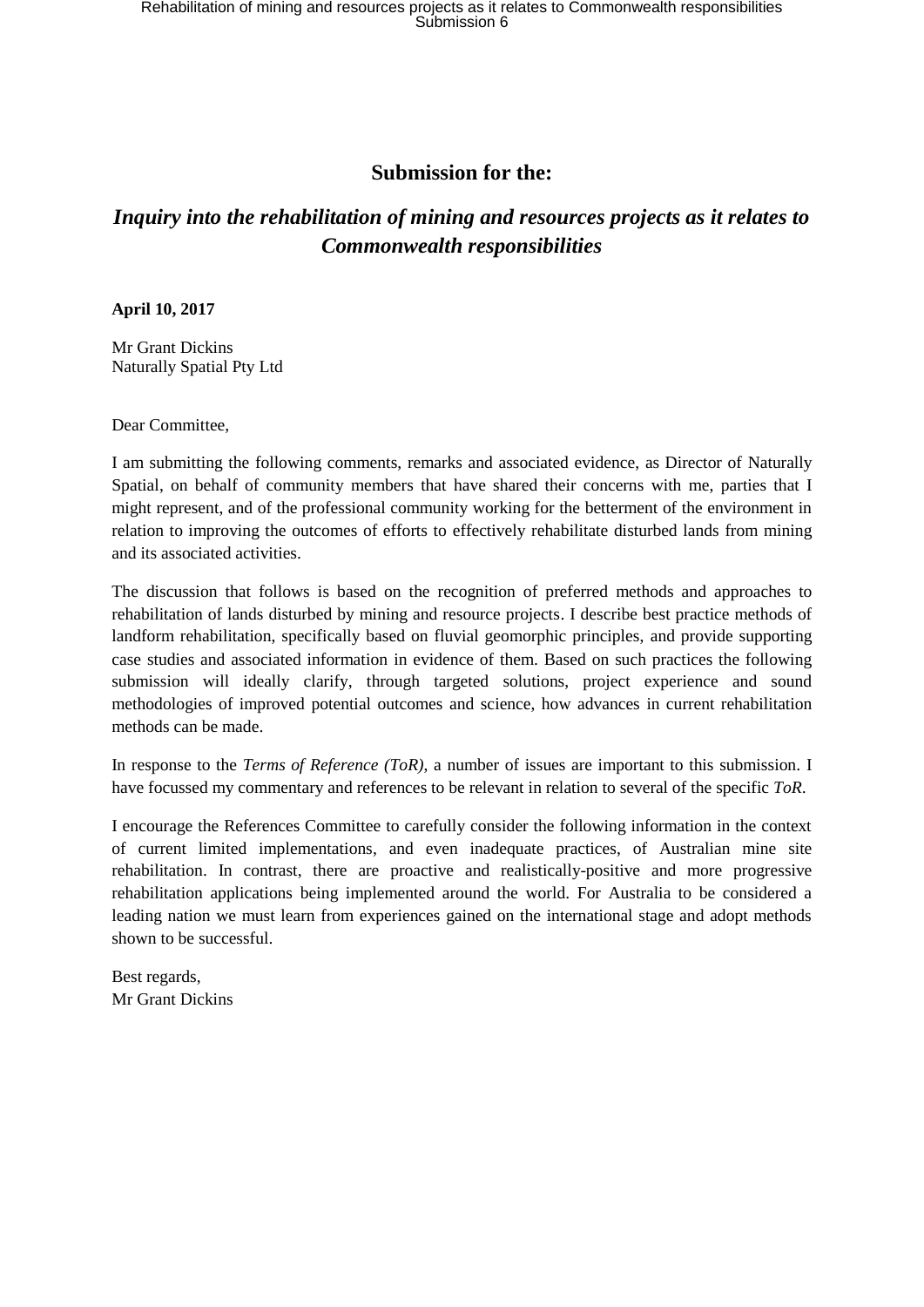### **INTRODUCTION**

Recently, mainstream news media outlets and government agencies have more frequently highlighted continued concerns regarding non-rehabilitation of thousands of abandoned mine sites across Australia. The potential for long term environmental harm, risks to community, the issue of liability and associated safety concerns at each site, have been a point of debate at many levels in the mining industry and for the wider community.

To solve the many identified problems there are methods that can be employed to effectively mitigate most of them. Industry experts plus leaders in science and technology, along with the regulators, all have a valuable role to play in distilling the issues and setting strategic pathways to resolution.

This submission is focused on the fundamental area of landform design and how landform design is the very basis upon which all successful future rehabilitations must be measured. Therefore, I advocate a specific method of landform design known as *fluvial geomorphic rehabilitation*, implemented using a patented method called GeoFluv<sup>TM</sup>, and how this approach, above others, has rapidly acquired a broad reputation for success in comparison to traditional methods. We discuss this method below, providing Australian and international examples.

## **APPLICATION AND DESIGN**

*Fluvial geomorphic rehabilitation* is in essence a method of rehabilitation that constructs landforms that are modelled based upon specific characteristics derived from *reference areas*. To effectively design or model a landform it is crucial that the underlying parameters, the essential elements incorporated into the design (Bugosh, 2008), are collected from actual, undisturbed stable landforms (the *reference areas*) in the local environment, usually located immediately adjacent to the area being rehabilitated.

The philosophy behind this approach is simple: if a deposit (i.e. a waste rock dump) is bound to physically evolve (along decades or centuries) as erosion carves it, why then not accelerate the process using bulldozers and backhoe excavators to create a stable new surface? In other words, a mature landscape can be obtained almost instantly. This has many advantages, including minimising the erosion to very small levels. Thus, this dynamic geomorphic procedure tackles most of the erosion-related problems because it essentially reproduces the natural landform evolution to the mature stage, resulting in stable slopes and channels in balance with the local environmental conditions (Martin-Duque et al., 2010).

In short, the benefits are not only in terms of stability, but also about reducing pollution to the environment. All fluvial geomorphic designs include a constructed drainage network, which results in more efficient discharge (surface and internal) and also less residence times for surface water flows, thereby minimising surface water percolation into potentially sensitive deposits (waste dumps, tailings). Geomorphic stability gained using the GeoFluv<sup>TM</sup> method has been empirically proven for more than a decade in some mines from New Mexico, USA (Bugosh, 2008; Bugosh and Epp, 2014) and elsewhere even longer.

Landforms must guarantee flexible performance and fluvial geomorphic rehabilitated-landforms must be able to meet or exceed the likely maximum impacts of storm events the natural environment will impose. As examples, these include critical elements to be designed-in such as hydrological drainage networks that tie to existing stream networks and variable-aspect slopes that provide potential habitat.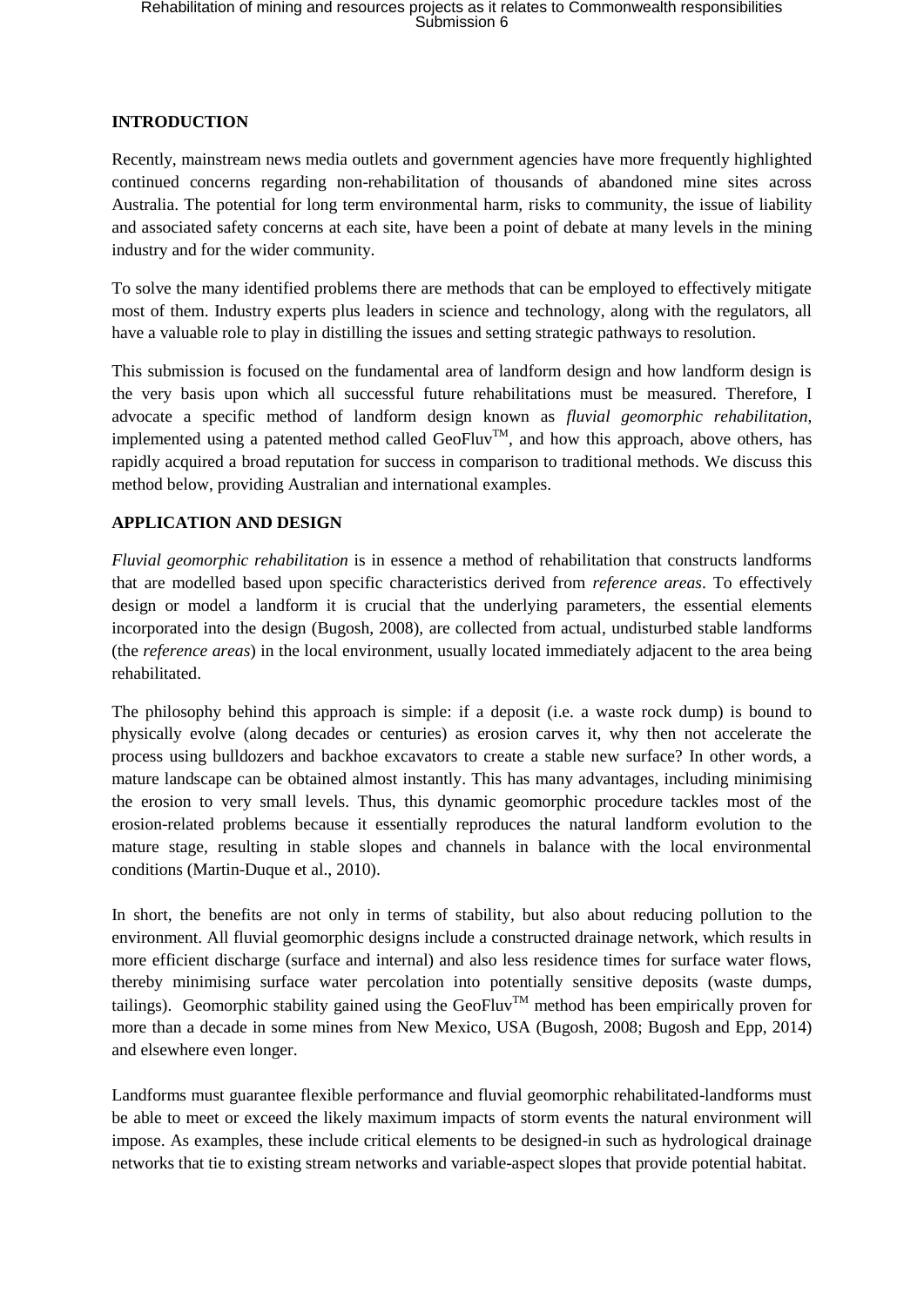## **COMPARISON OF EXISTING AND BEST PRACTICE METHODS**

*Planning for the end from the beginning*. As dark as that phrase may seem, in actuality it is the very essence of what every workable and successfully implemented mine closure plan requires. It is critical that planning for the final closure of a mine site is done in the earliest stages, whether for a new mine plan or extension of an existing operation. Indeed, the lack of well thought out, realistically costed, fully comprehensive functional mine closure plans–and implemented from the beginning as an integral part of whole-of-mine-life planning–is just one reason why today there are an overabundance of poorly closed sites with a plethora of problematic mine rehabilitation issues.

To counter the growing number of challenging sites, both current and legacy, it is important to clarify the methods currently being employed as part of traditional closure works in comparison to alternatives. The following table provides a comparative view of the two main systems and approaches to mine site rehabilitation.

| <b>Existing method</b>                          | <b>Geomorphic Rehabilitation</b>           |
|-------------------------------------------------|--------------------------------------------|
| Based on conveying a single extreme             | Based on conveying all and repeated storm  |
| discharge event – not repeated events           | discharges                                 |
| Conveys only water discharge effectively at     | Natural channel morphology conveys water   |
| lower Q (where $Q =$ peak discharge during      | and sediment discharge; hydrologic balance |
| storm event)                                    |                                            |
| Requires expensive off-site material, e.g. rip- | Built with on-site materials only          |
| rap and rock armouring                          |                                            |
| Expensive on steep slopes                       | Cost is significantly lower than gradient  |
|                                                 | terraces and down drains on steep slopes   |
| Requires long-term maintenance                  | Self-maintaining - no maintenance          |
| Requires maximum backfill to lower slopes       | Can reclaim steep slopes in stable and     |
|                                                 | suitable configurations, save money on     |
|                                                 | material moving                            |
| Provides minimal slope aspect diversity         | Increased slope aspect diversity promotes  |
|                                                 | vegetation success and animal habitat      |
| Visual affront                                  | Natural beauty                             |
| Rigid design sideboards limit landscape         | Landscape designs can vary and provide     |
| alternatives                                    | alternatives                               |
| Regulatory agencies not satisfied               | Regulatory agencies embrace                |

© Copyright 2016 Carlson Software.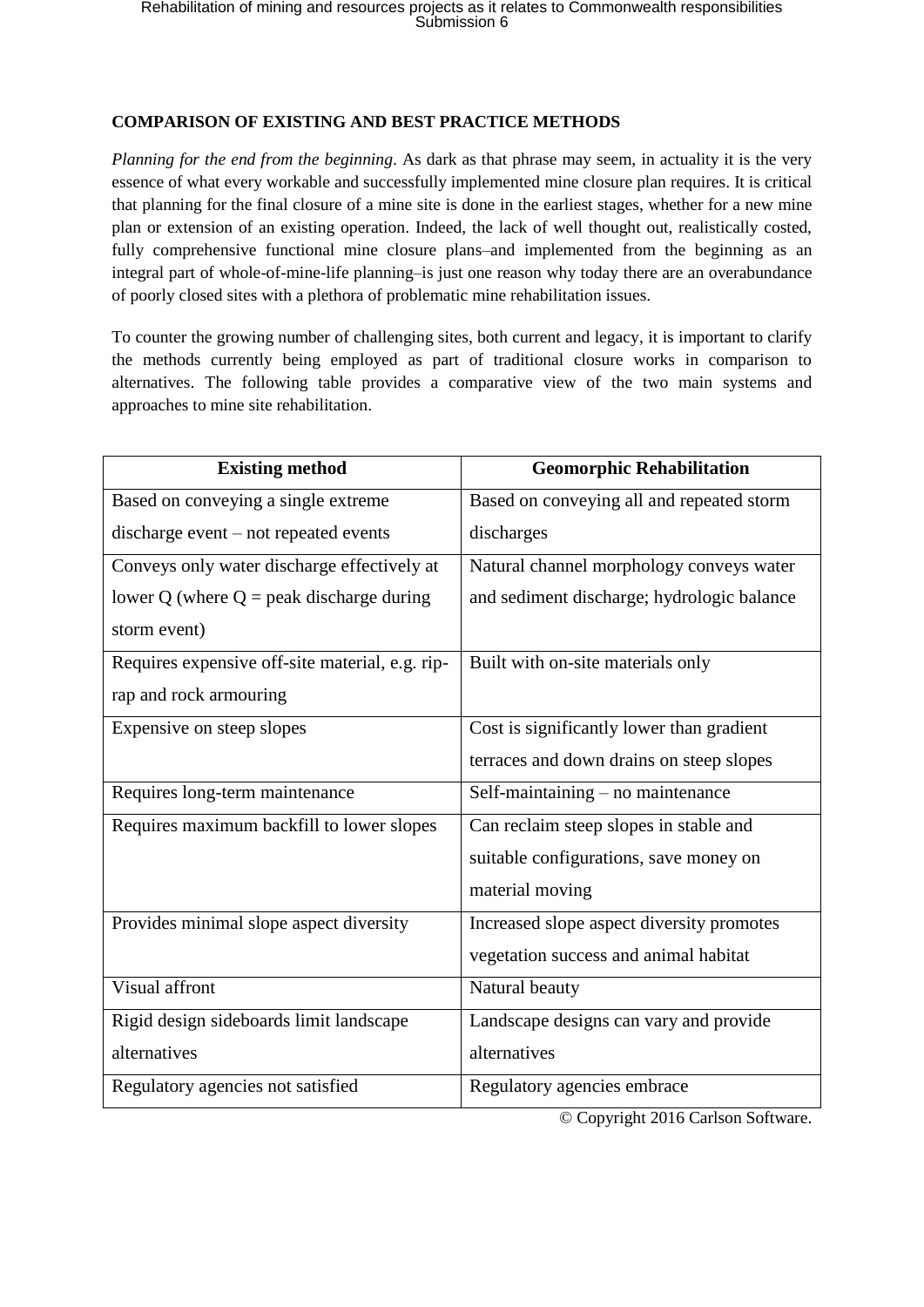### **INTERNATIONAL EXAMPLES**

For more than two decades Spain has been at the forefront of restoring natural and disturbed landscapes through the implementation of geomorphic rehabilitation methods to solve complex environmental problems (Martin-Duque et al., 1998; Duque and Bugosh, 2014). In fact, Spain has spearheaded so many successful geomorphic reclamation projects over the years that it is now an entrenched methodology across the country. Indeed, design of landforms using geomorphic principles is taught at the university undergraduate level (Carlson, 2009).

Numerous examples of the pioneering work in geomorphic landform design can be cited as evidence of a strong Spanish track record including its suitability and use in designing for and rehabilitating mine sites but also ex-quarry sites (Martin-Duque et al., 1998) as well as tailings deposits (Mudd and Boger, 2013; Martin-Duque et al., 2015).

Equally long-lived are the numerous  $\text{GeoFluv}^{TM}$ -constructed projects in the southwestern United States. Multiple projects have been completed and are currently under long-term monitoring. A large number of project sites in New Mexico have notable rehabilitated areas that are part of the expansive La Plata Mine complex (Bugosh and Epp, 2015) (formerly a BHP operation and now operated by the San Juan Coal Company). Also prominent in New Mexico, is Chevron Mining Inc.'s McKinley Mine, (Clark, 2008; Robson, 2009). Further afield, the Bridger Coal Company's southwest-Wyoming operation (Measles and Bugosh, 2007) is also important, among others. In the case of the McKinley Mine, geomorphic reclamation has been specifically used to drastically reduce the number and frequency of incidents of differential settling and piping occurring over a 10-year long monitoring period (Clark, 2008). The important point to emphasise is that each is a long term, even visionary, project that deliberately considered and engaged geomorphic methods as a way to achieve stable and alternative land uses. Thus, each site has been scrutinised for its suitability on the grounds of landform design and performance (slope stability and erosion), cost and community acceptance.

More broadly and international, GeoFluv<sup>TM</sup> has been used actively across 6 continents with many fully-developed design submissions, demonstration sites and completely constructed sites. Moreover, a network of GeoFluv<sup>TM</sup>-certified designers are trained and have performed work in Australia, Canada, Chile, Mexico, South Africa, Spain and the United States (Duque and Bugosh, 2014), among other locations, and right now (March 2017) is seeing its introduction to Israel.

It is clear that not only is the use of fluvial geomorphic rehabilitation design principles widely understood around the globe as being more beneficial compared to traditional approaches but, more importantly, it also is considered the preferred approach. We believe it to be in the best interests of Australia's mining players to actively engage in this paradigm-shifting best practice method.

## **AUSTRALIAN EXAMPLES**

The GeoFluv<sup>TM</sup> method has been used as the basis for successful landform rehabilitation of mine sites in Australia. Probably the most widely known industry example is Glencore's own project at their Mangoola open cut coal mine located in the Upper Hunter Valley of New South Wales (Glencore, 2015). Mangoola, believed to be the first GeoFluv<sup>TM</sup> designed landform in Australia, is a leading example of how effective mine site rehabilitation can be achieved using non-traditional and best practice methodologies.

The reason, in part, that this particular project is a success is because it formed an integral part of the life-of-mine planning from a very early stage: the disposal location and configuration of waste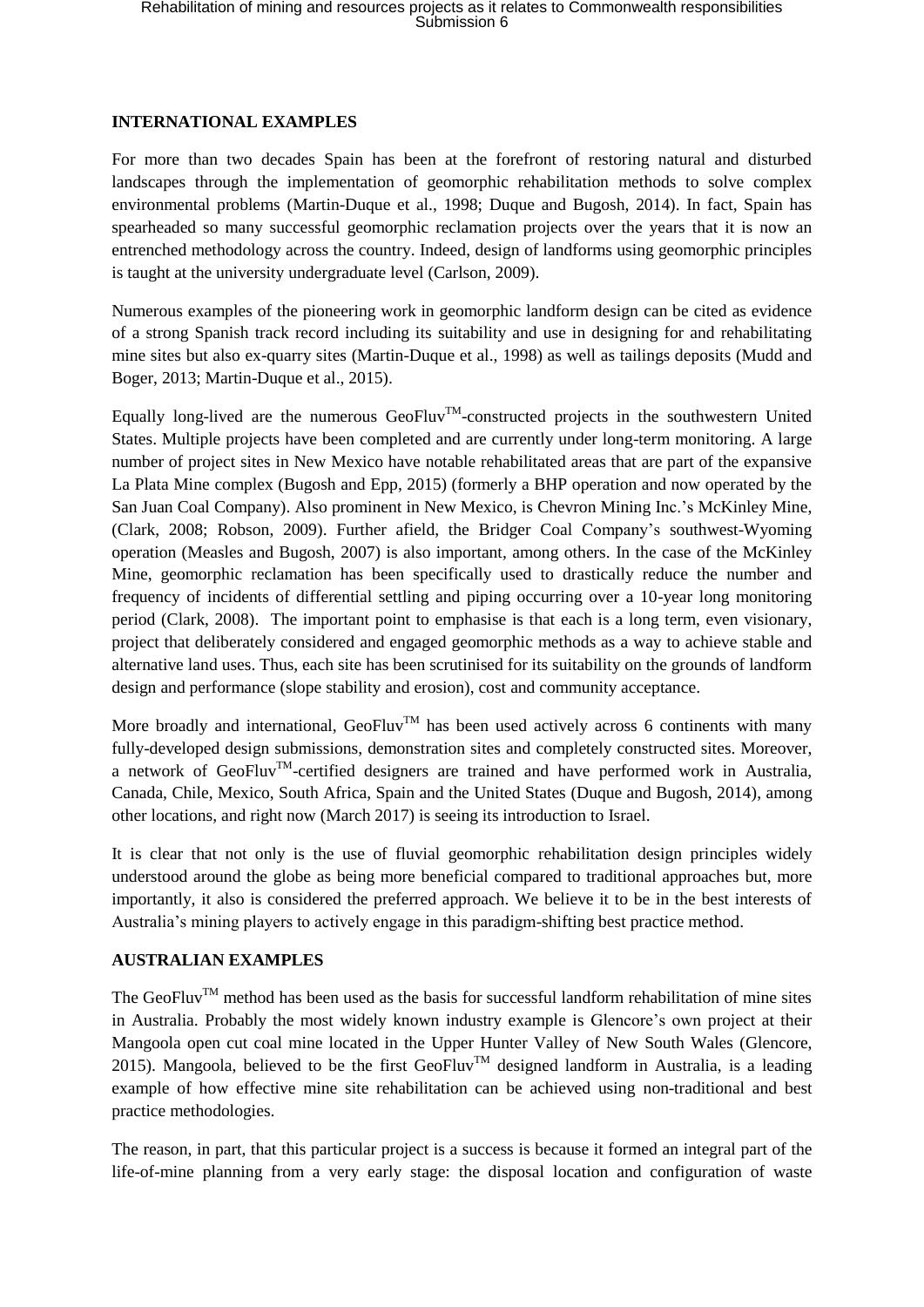material was carefully considered to ensure minimal double-handling of material, thus reducing overall costs. Again, this pro-active approach led to it receiving approval, and subsequent construction, as a preferred method and resulted in significant cost savings for the operator.

Equally, a pilot project has been constructed in the Pilbara, amongst the Wodgina hills, in Western Australia. This project's goal was modifying an existing waste rock dump based on geomorphic principles. That site is currently undergoing monitoring. There are several further examples of geomorphic design principles having been applied to existing waste rock dumps and tailings deposits in Western Australia, including at Wiluna.

In addition to these constructed examples there are far more numerous examples of project submissions that include full and iterative geomorphic designs at existing mine sites in preparation for construction. Specifically, there have been design submissions made on behalf of BHP, Newmont, Rio Tinto, Global Advanced Metals, Glencore, among others, and they have all been positively received and assessed to be cost effective and suitable methods of achieving mine closure.

## **POLICY AND CURRENT GUIDELINES**

The Commonwealth Department of Industry Tourism and Resources, in their 2006 publication *Mine Rehabilitation: Leading Practice Sustainable Development For The Mining Industry* stated a preference for "*Fluvial geomorphic mine waste rehabilitation design principles, such as those used at La Plata and San Juan coal mines in the Badlands of New Mexico (BHP Billiton, 2001), should be employed in preference to linear engineering design principles*." (DITR, 2006). This is an important statement of intent and attempt to set the direction of voluntary use of best practice methods.

However, as a current member of a team working with those very people that directly worked on that successful project, a project which still garners international respect as being amongst the 'best of the best' examples of rehabilitation, it is not without some concern that only minimal progress toward the widespread use of geomorphic rehabilitation has occurred across Australia.

That document was published over ten years ago. Since then very little on-ground advancement toward the stated preferred goal of using geomorphic designs has been achieved. In fact, among the few examples that do exist some have been constructed using geomorphic design principles that are somewhat rudimentary at best. Although relatively stable, such sites often use single-profile concave gradients or linear features that still require surface armouring to ensure resilience against erosion. As a result they offer little if any ability to evolve over time with respect to erosion, and such simplistic slope designs are only constructed with an expectation of storm events that do not exceed a maximum level. The point being, it is often due to traditional performance criteria and limitations imposed by existing policies, regulations and guidelines that dictate what approach to final landform designs will be implemented.

Of concern today are the unequal and often contradictory sets of guidelines and design regulations that require specific construction methods to be used, while still providing no flexibility in design to ensure resilience over the long term. Further, where specific policies and regulations state that construction of rehabilitated landforms must include drainage infrastructure or barrier protection systems, as examples, these have been shown to be short-sighted methods only. I would suggest that when the long term stability and safety of reactive materials are in question then, at a minimum, only solutions that demonstrate stability of slopes and material performance over many centuries should be considered: short term thinking (in the order of 10-20 years, a typical life-of-mine plan) is not relevant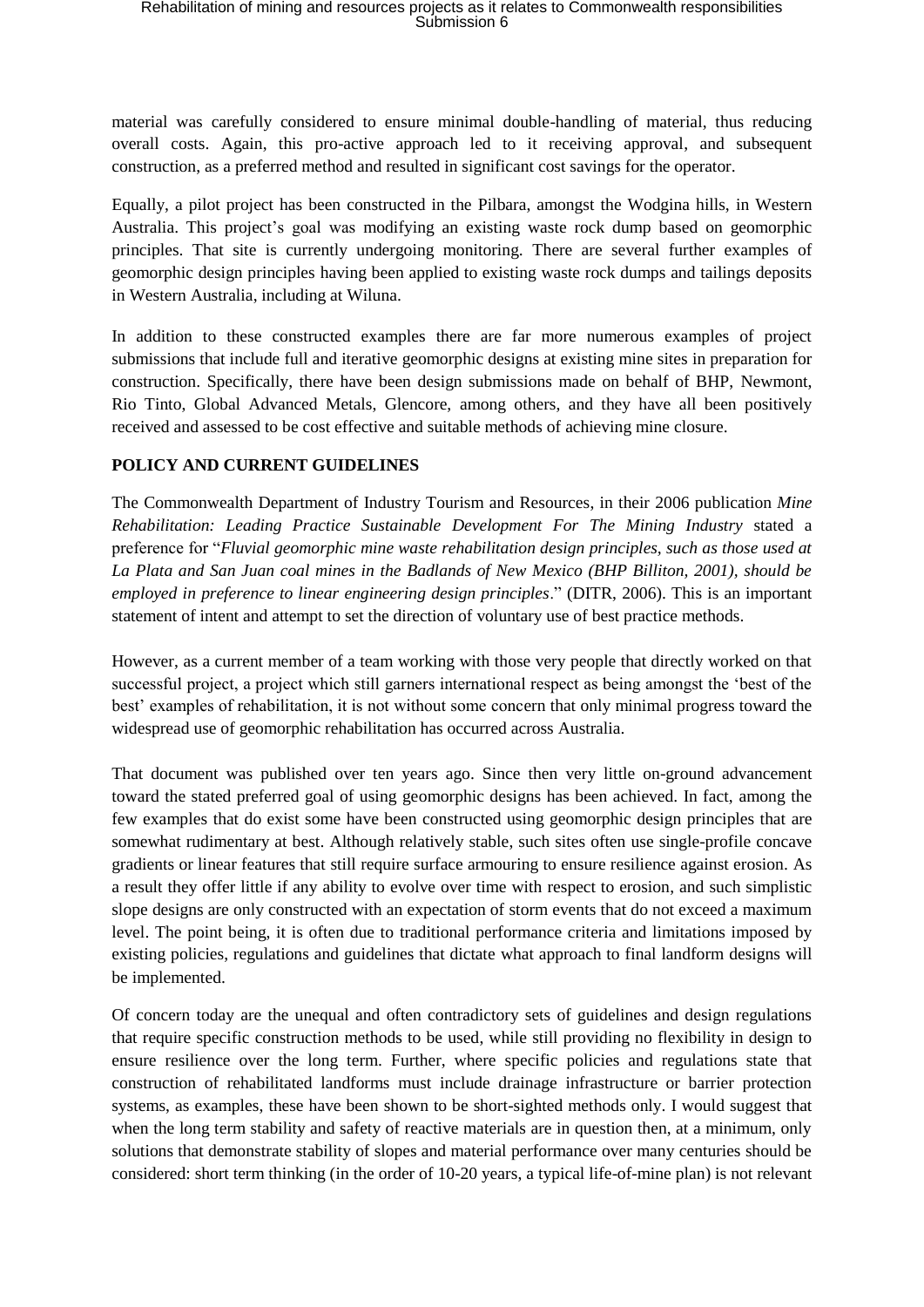against the evidence, the likelihood and known consequences from long term failure. Indeed, mined dangerous and reactive materials should be treated as hazardous waste, not unlike those generated by the nuclear waste industry, and treatment of them considered on century or millennial timescales.

Consistent regulations must be in place that support best practice technologies. Where mine site rehabilitation has the stated goal, or opportunity, of returning landforms to an acceptable alternative use, then preference for proven methods should be given.

The United States introduced the Abandoned Mine Lands Act (AML) in 1977. Administered through the Surface Mining Control and Reclamation Act (SMCRA) it employs the Abandoned Mine Land Reclamation Program in relation to surface coal and operations and the acquisition and reclamation of abandoned mines. It is overseen by the Office of Surface Mining Reclamation and Enforcement (OSMRE, 2016). In several US states the use of fluvial geomorphic rehabilitation technologies to construct closure landforms is very well established. There are numerous projects of significant extent (thousands of hectares) that are excellent examples of its success. States that have benefitted from multiple GeoFluv<sup>TM</sup>-designed and constructed projects include, New Mexico, Wyoming, Colorado and Indiana, among others.

Regulatory approval and acceptance is key. If a decision making process exists to consider all possible options, when deciding on how best to implement a method of site rehabilitation, then it makes sense to have as much information as possible for consideration. Thinking about mine closure involves a fundamental approach to the expectations of the final site condition. If we are to construct relatively stable and topographic landforms that nature would eventually form over long time periods (Clark, 2008) then geomorphic principles enable this. Any other strategy is akin to behaving *as it has always been done* or, according to the Mining and Minerals Division (MMD), the coal regulatory authority in New Mexico, is an old-fashioned attempt to "strive to conquer nature" and is arguably not justified (Clark, 2008).

As one who has seen these projects first hand I believe Australian companies are not embracing this potential for our benefit. I would pose the question, why are international companies such as BHP and Rio Tinto (randomly selecting two from many), both of immense scale and resources, not actively rolling out and implementing similar techniques across their Australian mine sites? From discussions with those directly involved it is clearly a case of regulations not being current with best practice.

As previously stated, Spain has a long history of active and successful mine and disturbed-site rehabilitation using geomorphic techniques. It is accurate to say that the practice is now an entrenched approach at the planning stages of new projects. Not only is it implemented at a large number of locations but its deserved reputation has been reinforced by the very recently notified (March 2017) set of legal requirements that as part of a Environmental Impact Assessment (EIA) process that consideration must include using fluvial geomorphic rehabilitation methods. This 'rule of law' decision by the Spanish authorities specifically identified the benefits of GeoFluv<sup>TM</sup> and Natural Regrade in their decisions (Martin-Duque, 2017). These statements have profound and fundamental implications for the before-mentioned paradigm-shift occurring at this moment.

Moving beyond Spain, the European Union has also indicated that the role of geomorphic techniques in rehabilitation is to be raised to the level of Best Available Technique (BTA) for the Management of Waste from the Extractive Industries. Although not law, as yet, it is support for the method to be used for the wider industry. Definitive EU approval for geomorphic rehabilitation methods as BTA will be made in 2018 (Martin-Duque, 2017).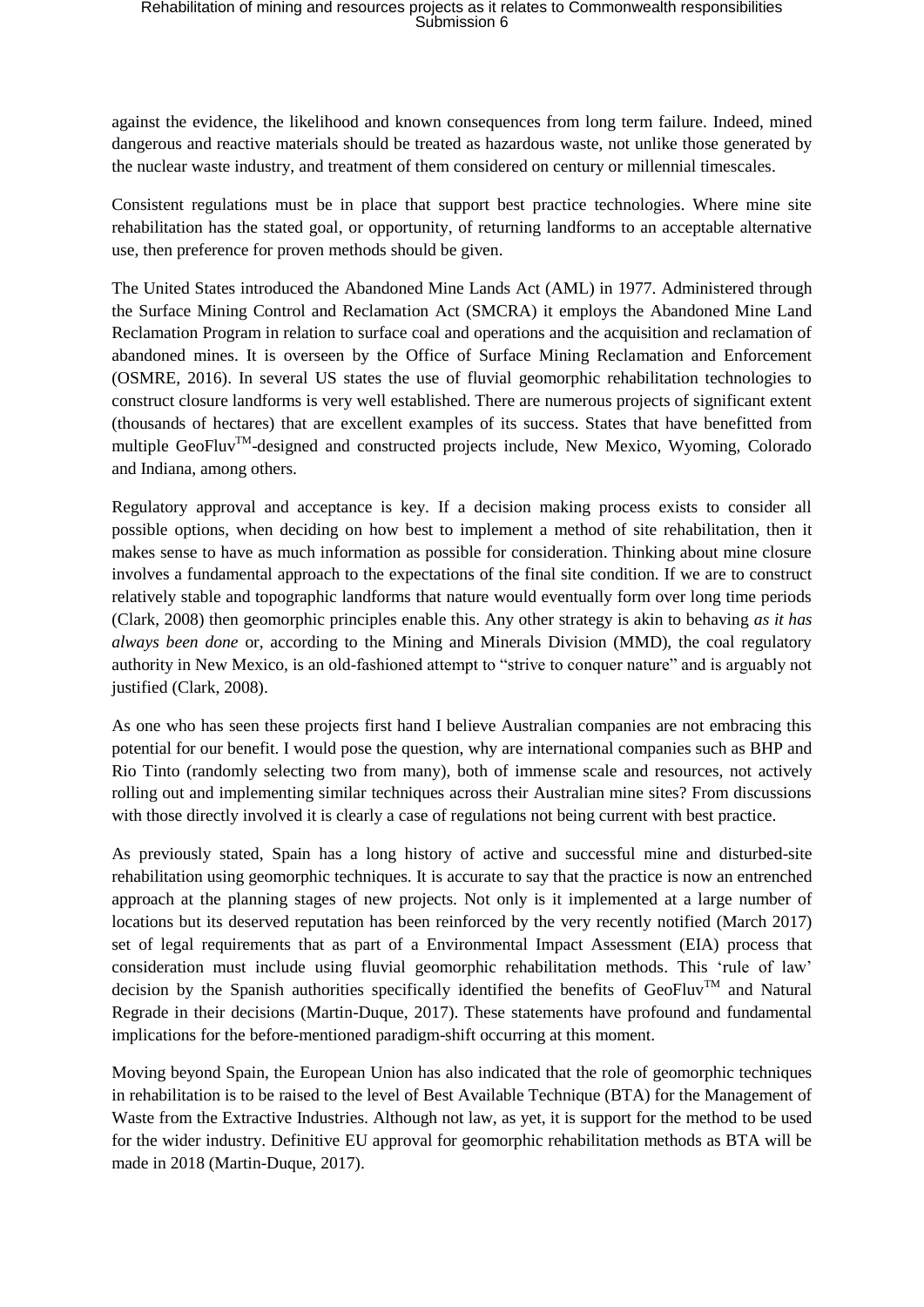An important point to make regarding the use of the ideas and principles of fluvial geomorphic rehabilitation design is that it may not in fact require legal enforcement or a change to existing policies. In fact, when New Mexico's MMD were asked the question "When did the rules change to require this?" the MMD reminded the operators that, in fact, no rule had been changed and that it was already incumbent upon them, as per their state-permitted contracts, to employ the Best Technology Currently Available (BTCA) (Clark, 2008). MMD's incitement of geomorphic reclamation principles was a means to encourage the operators to actively seek best practice methods for their own benefits.

Returning our attention to the Australian context, even from the above brief overview there is ample international evidence to show that rehabilitation of disturbed sites, including active and abandoned mine sites, plus disturbed areas such as waste landfills and quarries, as well as urban development areas, will benefit from the use of fluvial geomorphic techniques. A concerted effort to approach each project with an eye on the long term land use outcomes rather than perceived short term monetary gains, and what overriding rehabilitation guidelines might specify, is needed. Most Australian states have a system of mine approvals and process that assess each new application. Equally, and in varying degrees of wording, each state stipulates similar objectives including oversight of the ecological sustainability of the development, including inter-generational equity and environmental, and that social and economic factors are also considered (NSW, 2017). This statement directly speaks to the requirement to meet long term environmental outcomes.

## **COST FACTORS**

Due to the relatively recent introduction of fluvial geomorphic rehabilitation in Australia there is little hard comparative data regarding costs. However, there is ample data from overseas that indicates, based on actual results, a wide range of all-in costs savings of between 0 to 37%, where 0 represents a cost-neutral outcome and 37 represents the best case scenario (so far). This spread is expected due to the need to specifically tailor geomorphic designs to each site: designs and approaches are customised and cannot be extrapolated to reflect wider applicability across disparate locations. However, in no case have geomorphic implementations been more expensive than traditional methods and these numbers do not include yet-to-be-realised savings from the elimination of ongoing maintenance.

Upon first introduction to using geomorphic rehabilitation methods, each operator is faced with the decision to consider closing their sites using GeoFluv<sup>TM</sup>-based methods versus traditional linear methods. The first question raised in response is *how much does it cost*? To answer that, there are several perspectives to consider.

- 1. Does the current life-of-mine, or closure plan, adequately address all construction and related costs inclusive of ongoing monitoring and maintenance? This may seem an easy 'yes' answer, however the basis for most calculated closure costs is simply based on the expected costs of construction happening only *one time*. Little regard or even expectation is given to historic examples and actual costs incurred if (and when) the site undergoes some form of degradation through extreme natural environmental (storm events) or chemical impacts (ARD). Both can be managed through additional works and treatments (and cost) but it highlights how a traditional approach might not be correctly costed from the outset. No company that I know of is willing or prepared to fund maintenance of their site for another 100+ years.
- 2. We must keep in mind that project permits have, usually, been issued based on the best knowledge and understanding of the time. We should not be attempting to undermine those decisions based on what we have learned since.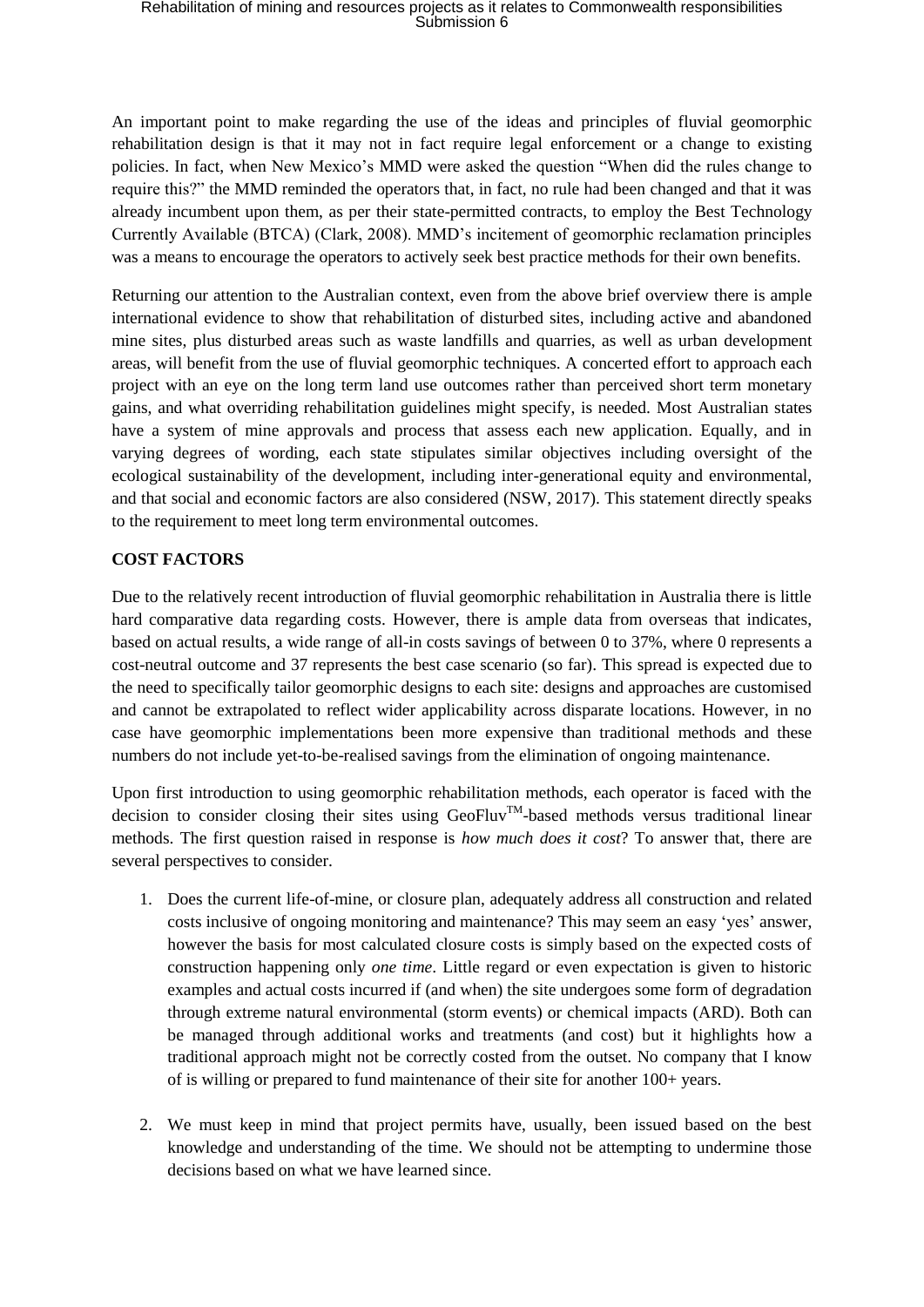- 3. Did existing projects receive approval based on best practice techniques (of the day) or were they expedited for reasons of convenience and economics? We cannot deny the possibility that past project approvals may have been based on political pressure or short term economic factors. Irrespective of the reasons, the cost savings from short term political or economic decisions is far outweighed by the long term costs of ongoing repairs and expensive treatment plans.
- 4. What are the costs? *On average* it is reasonable to state that like-for-like comparisons where sites are similar topographically and in extent, that when a fluvial geomorphic rehabilitation approach is implemented early on in the mine life cycle that costs will be reduced by about 10-15% (Hause, 2011). If an operator is currently setting aside say 20 or even 100 million dollars then potential savings of \$3 to \$15Million, respectively, is surely not insignificant?

Two fundamental factors contributing to that range are firstly, the significant reduction to material double handling and, secondly, elimination of maintenance once construction is complete. Regarding the former, traditionally as material is moved and then re-moved the operator immediately takes a cost 'hit'. Essentially, the result is lost money due to poor planning. In contrast, if a geomorphic approach is considered at the outset then the bulk of, if not all, waste materials can be deposited in a configuration conducive to final landform design and can be done in complete harmony with active mining operations and within budget.

This fundamental aspect cannot be over-emphasised: waste material should only be hauled (once) and deposited (once) where it will be needed at the time of closure.

5. How do you measure the costs when a project does not receive approval to proceed beyond the design stage? At least two projects (the Imperial Eagle project in Toledo, Spain and a limestone quarry in Majorca, Spain) provide good examples in that the decisions to proceed were ultimately made, requiring the use of GeoFluv<sup>TM</sup>, because the traditional designs did not provide satisfactory solutions to all relevant concerns. Thus, fluvial geomorphic designs provided real solutions whereas traditional designs did not allow the mines to get permitted (Duque and Bugosh, 2014).

### **POTENTIAL FOR RELINQUISHMENT AND THE ISSUE OF LIABILITY**

Great hype and even hysteria has been made of the very state of the number of abandoned mine lands in Australia. To be sure, there are literally thousands of them (ABC, 2017) and arguments concerning the long term liability and costs of performing rehabilitation of both active mine sites and abandoned mined lands have been put forth with many approaches and solutions being entirely suitable and achievable.

But we must remain level-headed in our efforts to improve practices and keep focus on the specific issues at hand. By remaining openly critical of techniques and methodologies that have fallen short of their intended goals we must also praise the efforts of those that have genuinely contributed to the effective solutions already implemented.

By first taking a deliberate step back to view the overall issue of effective rehabilitation we can perhaps gain a new perspective on the current problems. The questions then become, what are we trying to achieve in terms of rehabilitation and who is responsible for it? If the goal of rehabilitation is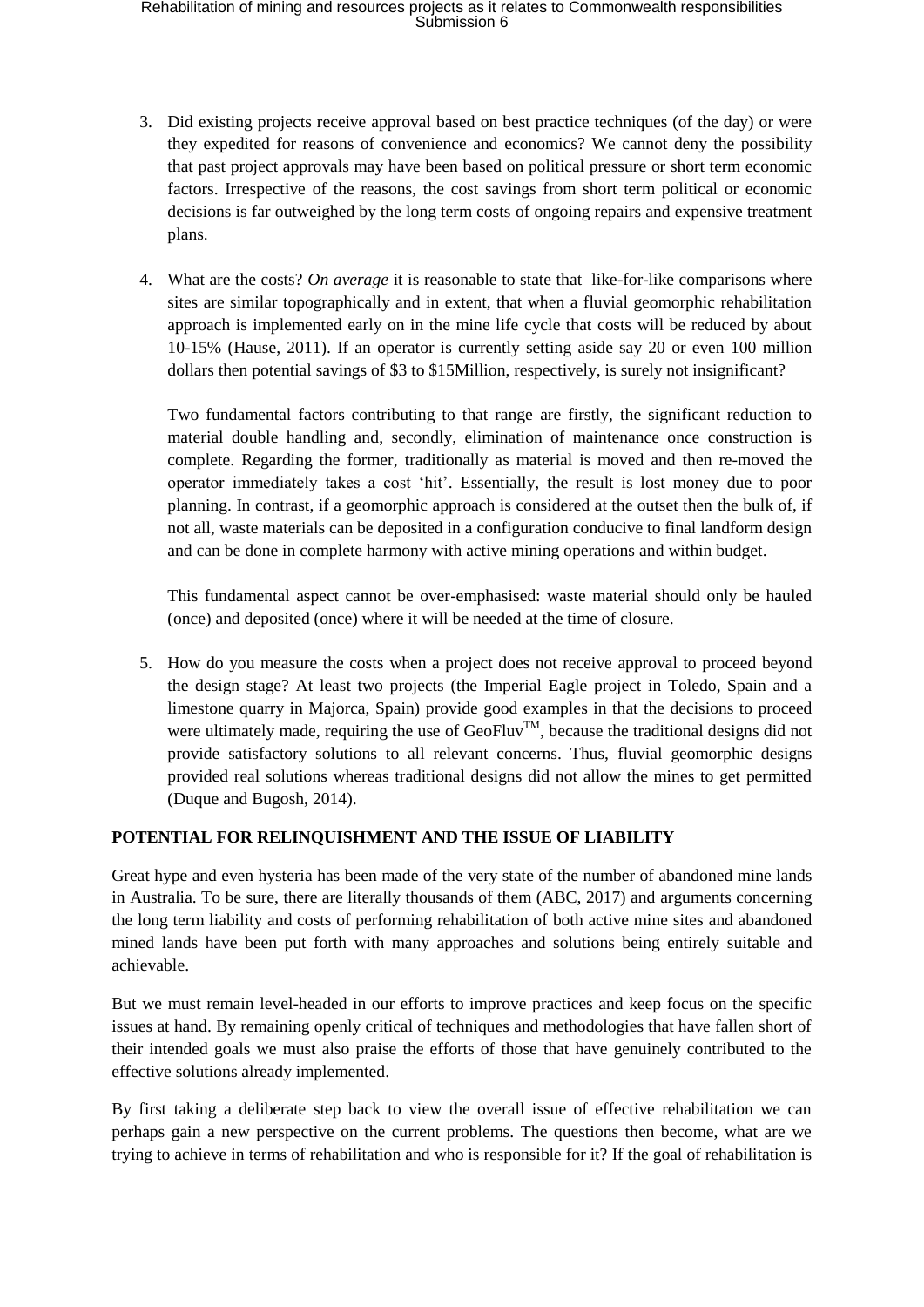to leave behind safe, geomorphically stable, and non-polluting landscapes then existing methods simply do not achieve that goal.

In fact, I would argue, the short timeframes within which mining and resource projects are planned, costed, and projected to last are actually among the select few causal factors that directly demonstrate why the entire extraction industry and the established processes they follow are deficient. A disproportionate number of projects are based on short term economic viability and stakeholder demands (job creation, community support, stock prices, mineral prices, etc.). However, the fact that Australia currently has now accumulated a vast catalogue of abandoned mines, which are now genuine public liability safety and fiscal nightmares, points clearly to a failure of satisfactory government oversight, legal inadequacy and corporate risk-aversion. It also speaks to community awareness and a community's ability to influence change. Ultimately, society must render a judgment concerning the perceived severity and acceptability of a given disturbance and its impact (Toy and Hadley, 1987).

For example, one cannot stress enough how current methods employed to rehabilitate mine sites through construction of linear features such as constant gradient slope batters plus limited-by-capacity drainage features are simply not adequate to the task. Evidence for this situation is readily available all across Australia (and globally) by the literal thousands of waste rock dumps that have failed already and those that are showing signs of impending failure.

So, what to do? In the first instance, a shakeup of existing contractual and permitting obligations must be made. For a proposed mining or other resource project to receive approval, permitting, development consent, or whatever term the regulator wishes it to be coined, recognition of *real* long term liability and responsibility must be appreciated. As stated above, approved closure and rehabilitation plans limited by 10, 20 or even 50 year timeframes are simply too short with respect to the *actual* evolution the final landforms will undergo. It does not take millennia but mere decades to induce strong erosion. Thus, most of the solutions proposed in environmental impact assessment reports (including mine closure plans) are not bound to last more than a few decades with some not surviving after a few years (Martin-Duque et al., 2015). Nature's evolutionary hammer has no restraint and will forever beat down upon all inadequate efforts in an effort to have them conform. It should be an absolute minimum requirement for every project to show how its end-plan can meet this challenge for centuries and for successive generations.

To receive eventual site relinquishment, the final state of a closed resource project, whether a mine site, a quarry, or landfill, must be designed to withstand all that the environment can inflict and be flexible enough to evolve in step. Based on this premise then only approaches that fully understand how fluvial geomorphic approaches can mitigate environmental impacts and re-establish dynamic equilibrium within the geomorphic system (Toy and Hadley, 1989), will be acceptable. The natural geomorphic balance will become dominant over time regardless of what method is employed so it makes logical sense to target the underlying fundamental elements as part of any rehabilitation plan.

The seminal reference in the science of geomorphology was published 30 years ago this year. Terrence Toy and Richard Hadley, in their ground-breaking book *Geomorphology and Reclamation of Disturbed Lands* succinctly identified the fundamental mechanisms of landform evolution and behaviour. In it they identified control of soil erosion as the major goal of reclamation (Toy and Hadley, 1987). They also identified, realistically, that complete restoration of disturbed lands is not always entirely possible, suggesting instead that alternative land uses may be more suitable for the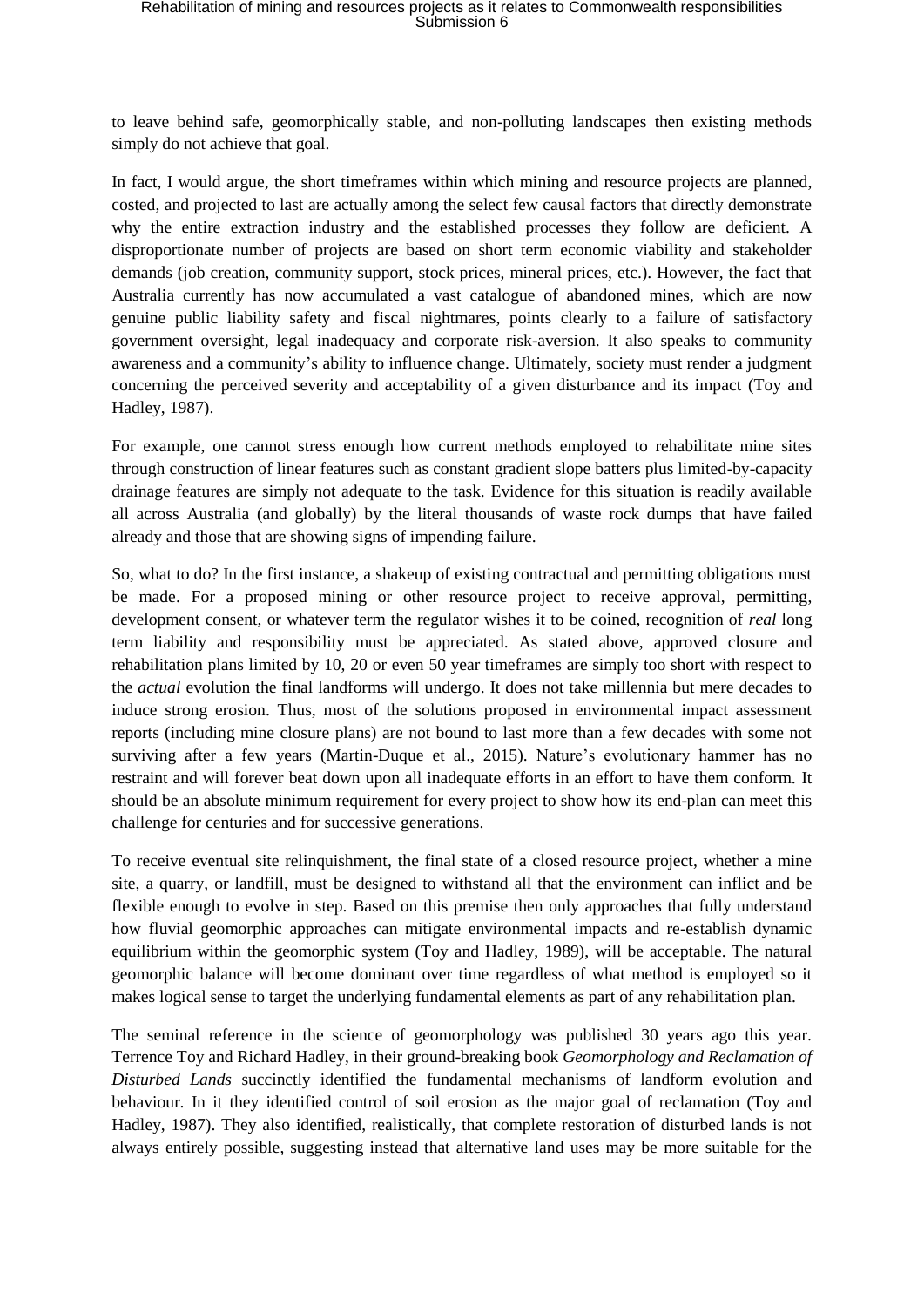affected area so that society does not lose important land use opportunities that were available prior to any disturbance.

An examination of alternative land uses such as grazing, recreation, and even urban development, as opposed to reestablishment of natural ecosystems, affords the potential for communities to harness unforeseen employment opportunities after a mine has closed. I am cautious to not advocate any one particular land use, however, the burden of long term liability often falls on the local community that once hosted the mining operation so it makes sense to plan for this succession and maintain economic options that are viable in a healthy community, once a mine has closed.

Toy and Hadley (1989) also remind us that sometimes post-reclamation land use is responsible for site deterioration. For example, excessive grazing intensity by livestock may produce deterioration in the vegetation cover. Hence, it is not wise to decide that one land use should be promoted above another. In fact, a combination of final land uses from vegetated, to grazing to natural bushland, to recreation and eco-tourism, can help establish a more resilient landscape and local economy.

The science of geomorphology and our understanding of the nature of landforms are not new. They are well recognised processes and should not be surprising ideas to those actively working in the mining and resource sectors. For an operator, or even the regulator, to be averse to sound geomorphic methods and mechanisms and their development and application indicates that these decision makers are in fact not aware of the already-established and game-changing capabilities at their disposal. It might also indicate a lack of sincere community engagement and stewardship, a lost opportunity if you will, by highlighting how companies could play an even greater and more proactive role in promoting effective rehabilitation options that are in keeping with a community's desire for naturalistic and sympathetic rehabilitations: visually appealing and balanced rehabilitations that blend with the surrounding landscape and not be simply a blight on the skyline.

I would encourage the Committee to look more closely at what 'long term liability' *actually* entails because, as we see across our landscape today, the vast majority of projects have resulted in poor outcomes of both landscape stability as well as community flexibility precisely because of short term thinking and non-geomorphic project planning.

### **COMMUNITY ENGAGEMENT**

When a mine is closed and the operation has ultimately concluded it is the townsfolk, the community, which must move on. To be feasible, when the mine itself was the life blood of the community's economic system, the employment base must shift from being skilled on the mine site to being skilled in other, equally meaningful, roles in the community.

At the recent Best Practice Mine Rehab Conference 2017, in the Hunter Valley NSW, community ownership was a prominent topic of discussion. Encouragingly, not only was there direct discourse on the ways and ideas on how to achieve long term viability from a community perspective but the very essence of what the landscape means to the people was addressed. Both of these topics were raised as reminders that the mine is not just a means of income but, for long-lived operations, can and do become an integral part of the community. Indeed, it is common for multiple generations of families to work at a mine or one of its related support industries and for them to become entirely dependent upon it for security and even meaning.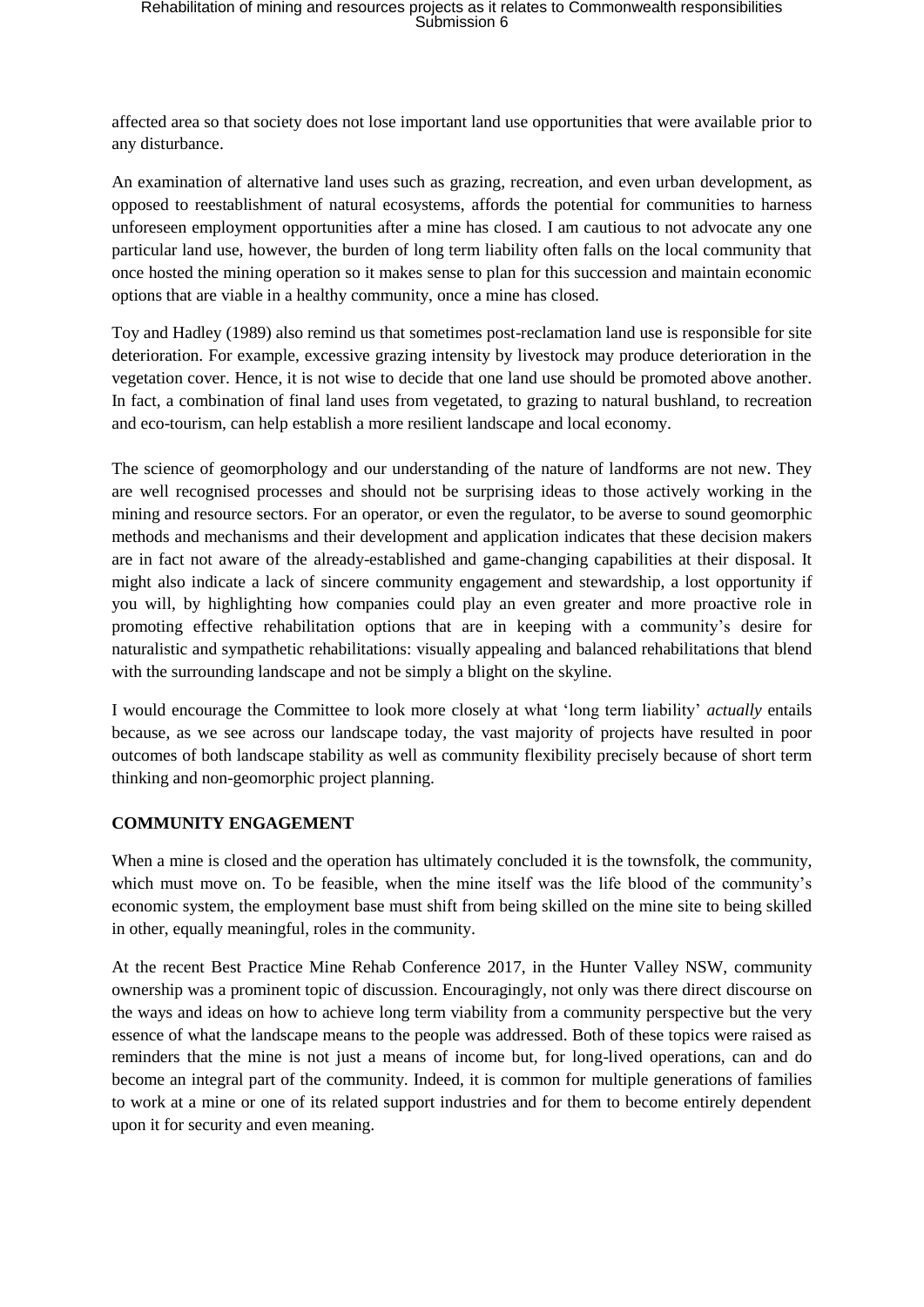I won't delve into the psychological aspects of community recovery after a mine has departed, because I am not expert in this area, but many positive ideas have been suggested by those with past experience with important transitional, interim and permanent roles for the community to participate in. For example,

- Getting active engagement via local community teams to take direct ownership of rehabilitation projects. This could involve programs comprised of employees and volunteers to establish and oversee long term planting, monitoring and vegetation maintenance tasks, on behalf of the mining company.
- Establishment of volunteer organisations with the goal of building pride in younger people to become leaders in how their community envisions the surrounding landscape and to develop new niche or micro-industries such as local eco-tourism, vegetation management and education (vocational and short courses) through to building healthy communities that are engaged with the outdoors. I note here that, as of March 2017, for the first time, at least two organisations are actively engaging in the Muswellbrook area.

### **RECOMMENDATIONS**

- 1. We recommend the establishment of a program or other mechanism to actively record the status of abandoned mine lands and to specifically focus on the areas that can be effectively rehabilitated using current best practice technology,
- 2. As part of regular reporting obligations every active disturbed site should require submission of accurate spatial data representing the area and type of rehabilitation undertaken. Data captured by operators of currently active mine sites implementing rehabilitation of disturbed ground should be entered into a site database to facilitate long term monitoring. This is not too dissimilar to ground disturbance reporting currently required under Western Australia's Mining Rehabilitation Fund (MRF), but where annual or even quarterly submissions would specify total area, type and the method of rehabilitation employed. Over time, this national record would lead to a fundamental shift in the understanding of methods employed and the extent of rehabilitation efforts nationwide,
- 3. To foster broad improvements in rehabilitation methods and project successes it is important to share best practice knowledge (MCMPR, 2010). Only through the sharing of successful techniques and methodologies can the industry elevate itself to better overall management systems.

### **CLOSING REMARKS**

In summarising, I wish to make it clear that the above text is based on my experience and best understanding of the current status of the information given and my awareness of the industry's efforts in each case. Naturally, I acknowledge that in the absence of further and new information that may yet come forward, that some of these arguments may indeed be either additionally supported or require revisions. Regardless, I would be pleased to provide supplementary supporting commentary as appropriate.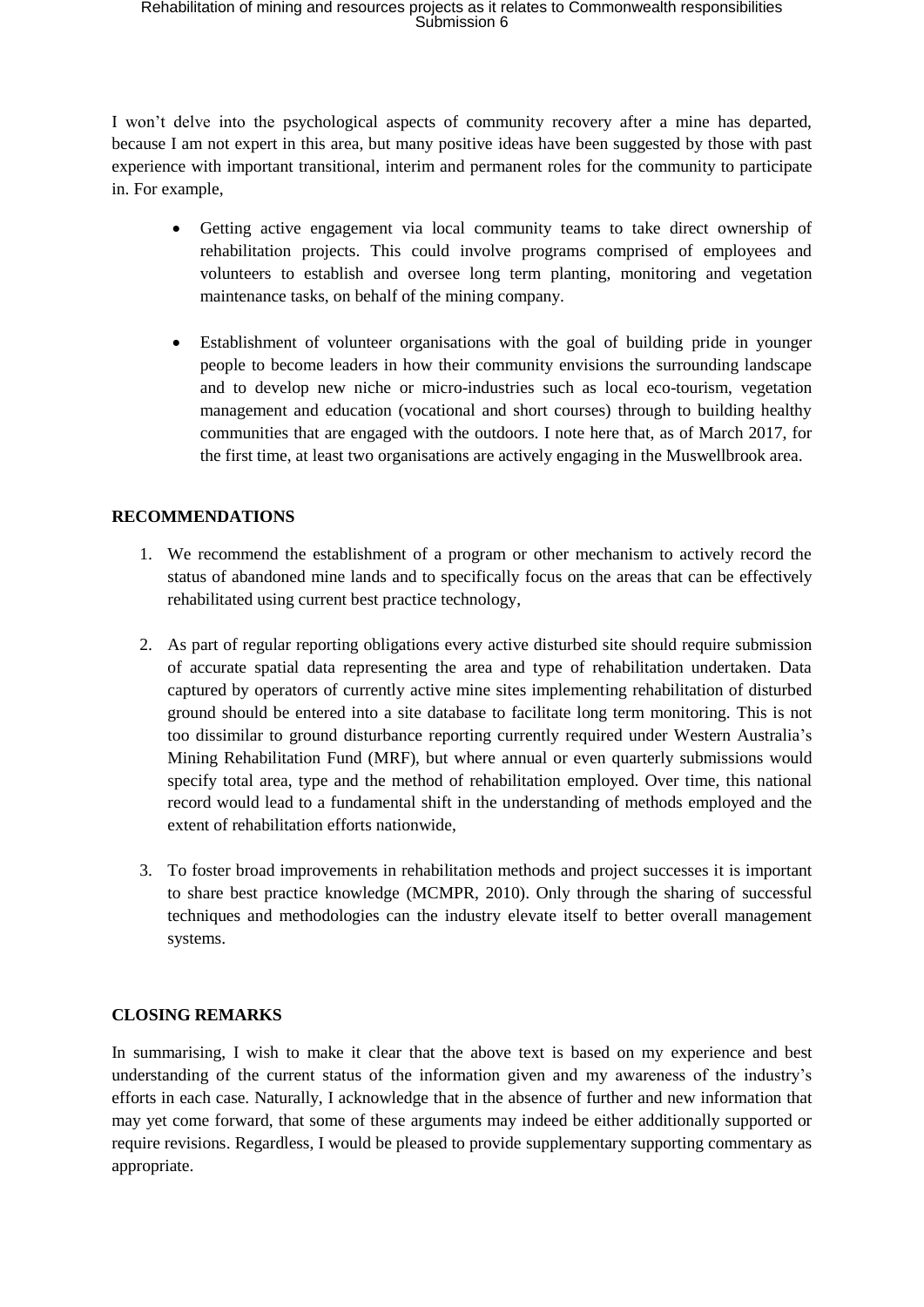A few key closing points:

- Savvy operators are learning that there are tremendous savings by having the rehabilitation design prior to mining and integrating the mine plan with it to eliminate very costly material re-handling. Thinking of rehabilitation as something that only begins after mining is a very inefficient approach,
- The focus of geomorphic landform design is to achieve an array of outcomes including surface stability, resilience and resistance to erosion, the provision of habitat diversity through variations in slope and aspect, and establishment of connectivity between the restored mined lands and the downstream watersheds, but guaranteeing not having higher erosion than that of the surroundings,
- Based on mounting evidence from studies to quantify erosion and sedimentation rates, if the goal of rehabilitation is to minimise the potential for erosion and leave only stable landforms then no other method can compare to fluvial geomorphic rehabilitation, while also eliminating built infrastructure including fixed-capacity drainage systems,
- When one approach (i.e.  $Geofluv^{TM}$ ) is identified as being able to achieve all of these elements, simultaneously, then we should focus on that solution first. When it can also demonstrate, through actual implementation, that costs are reduced in comparison to current methods, then we have a second support. If we then also exhibit that an increase in habitat diversity is likely, a pattern emerges that surely gives just cause for questioning established methods?
- We must *break the linearity*. This term encapsulates everything that fluvial geomorphic rehabilitation endeavours to do. Linear systems (constant gradient batters, on-contour drainage, and waste dumps comprising towering lifts and berms), as potential landform rehabilitation design solutions, are not reliable or aesthetically pleasing or even functionally equivalent to geomorphic approaches. They should *not* be considered comparable or suitable for the purposes of mine rehabilitation or as equivalent and *realistic* long term solutions,
- History already shows that projects have received approval purely on the merits of geomorphic designs versus traditional approaches. By demonstrating that designs mimicking the natural landscape can exceed the performance criteria of engineered (built) solutions we have good reason to advocate the role of geomorphic principles over existing methods.
- To be blunt, there is little advantage to be gained through superficial or cosmetic rehabilitation efforts when the underlying landform–the geomorphic foundation upon which all future land use depends–is not fully addressed.

I would strongly contend that only fluvial geomorphic rehabilitation methods can do a better job of satisfying all of the many rehabilitation goals and monitoring criteria, including water quality discharge requirements, vegetation species and diversity requirements, designated post-mining land uses, and relieving maintenance and obtaining bond release. Anything else is not up to the task.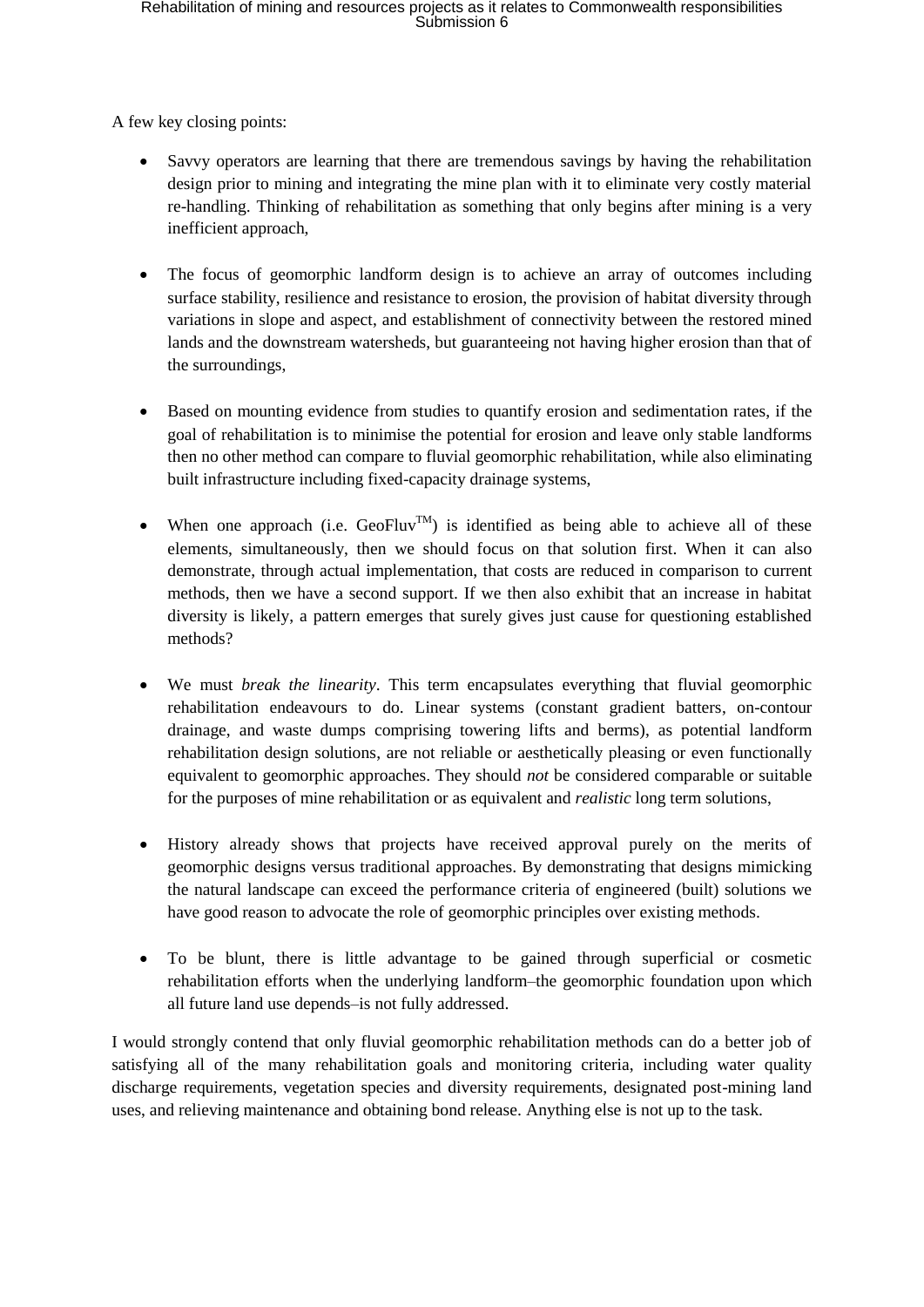# **REFERENCES**

**ABC, 2017. Lateline** episode: *Mining report finds 60,000 abandoned sites, lack of rehabilitation and unreliable data*, aired February 16, 2017. (Web: http://www.abc.net.au/news/2017-02-15/australiainstitute-report-raises-concerns-on-mine-rehab/8270558)

**Bugosh, N., 2008.** *The Importance of Fluvial Geomorphic Landform Characteristics to Ensuring Stability Against Erosion and Their Use in Landform Design.* Presented at the North American Abandoned Mine Lands Program (NAABMP) conference.

**Bugosh, N., Epp, E., 2015.** *Evaluating Sediment Production from Native and Fluvial Geomorphic-Reclamation Watersheds at La Plata Mine and Its Relationship to Local Precipitation Events*, November 2015, IN PRESS.

**Bugosh, N., Epp, E., 2014.** *Evaluating sediment production from watersheds at La Plata Mine.* Advances in Fluvial Geomorphic Reclamation at Coal Mines, 20–22 May 2014, Albuquerque, New Mexico. U.S. Department of the Interior, Office of Surface Mining, Washington, D.C.

**Carlson, 2009.** *Carlson Natural Regrade to be taught at Spanish University***,** Carlson Software, Maysville, Kentucky, USA.

**Clark, D., 2008.** *Geomorphic Reclamation in New Mexico: a Regulator's Perspective*, Mining and Minerals Division (MMD), Energy, Minerals and Natural Resources Department, Santa Fe, New Mexico.

**Department of Industry Tourism and Resources (DITR), 2006.** *Mine Rehabilitation: Leading Practice Sustainable Development For The Mining Industry, October 2006.* Sec. 4.5, Landform reconstruction. Commonwealth Government, Canberra.

**Department of Mines and Petroleum (DMP) and Environment Protection Authority, 2015.**  *Guidelines for Preparing Mine Closure Plans,* May 2015. Government of Western Australia.

**GeoFluv<sup>TM</sup>**, (Web: www.geofluv.com) Nicholas Bugosh, the originator of the GeoFluv<sup>TM</sup> method provides and manages both training and certification programs in relation to the GeoFluv<sup>TM</sup> fluvial geomorphic rehabilitation method. GeoFluv<sup>TM</sup> is currently implemented through the software application *Natural Regrade*, published by Carlson Software, Kentucky, USA. (Web: http://www.carlsonsw.com/solutions/mining-solutions/natural-regrade/)

**Glencore, 2015.** *Land Use - Mangoola Natural Landform Rehabilitation, Fact Sheet 2015*. www.glencore.com.au

**Hause, D., 2011.** *The Squiggly Ditch: A Case Study*. Study carried out under the United States Abandoned Mine Lands (AML) program, Indiana, USA with comparative bid and project costs outcomes.

**Martín-Duque, J.F., 2017.** Various documents (provided in Spanish – translated to English) as evidence of 'rule of law' decisions made by **1**) **Ministry of Agriculture in Resolutions** (in years 2007, 2010, 2011) as requiring geomorphic reclamation as part of "*the General Direction of Quality and Environmental Impacts of specific projects*", and **2) Ministry of Economy, Business and Employment** under the **General Directorate of Industry, Energy and Mining** (October, 2015) states specific preference for "*geomorphological restoration using systems such as GeoFluv-Natural Regrade due to favourable impacts on water erosion and unnecessary after care (maintenance)*".